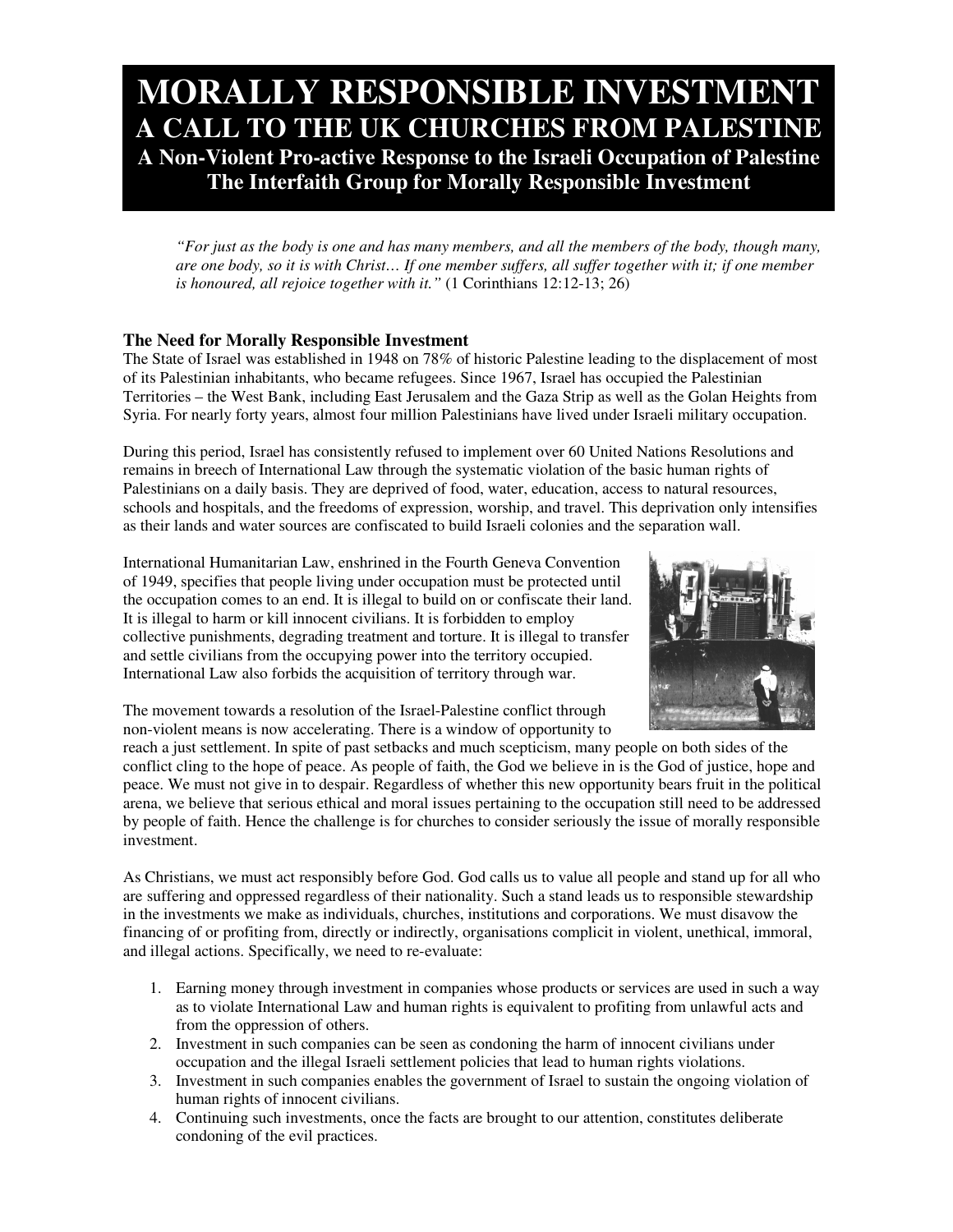"[God] *will judge the world in righteousness; he will govern the peoples with justice.* The LORD is a refuge for the oppressed, a stronghold in times of trouble... For he who avenges blood remembers; he does not ignore the cry of the afflicted... The LORD is known by his justice; the wicked are ensnared by the work of their hand... But the needy will not always be forgotten, nor the hope of the *afflicted ever perish*." (Psalm 9:8-9, 12, 18)

## **Caterpillar: A Case Study**

Caterpillar is the world's largest manufacturer of construction and mining equipment and the largest UK employer in the earth moving and construction industry. With 93,000 employees and 3,000 branches in 180 countries, its sales and revenue in 2004 amounted to \$30 billion. Caterpillar also markets a range of rugged boots, branded clothing and fashion accessories.

Caterpillar has a Code of Worldwide Business Conduct. In it they state that "We avoid those who violate the law or fail to comply withy the sound business practices we promote." Caterpillar bulldozers have been used by the Israeli military since 1967 to consolidate its illegal occupation and colonisation of the Palestinian Territories. Caterpillar bulldozers have been used by the Israeli military to demolish thousands of Palestinian homes, schools, farms, wells, roads, orchards and ancient olive groves. Their use has come to international public attention following three major incidents: the destruction of the Jenin refugee camp in April 2002; the killing of peace activist Rachel Corrie in Gaza in March 2003; and the destruction of homes, roads and agricultural land in Rafah in May 2004. As a consequence, Caterpillar have been subjected to unprecedented criticism from the United Nations and international human rights groups.

The Israeli army has around 100 Caterpillar D9 bulldozers, each weighing over 53 tons. At nearly 4 metres high and over 8 metres long, with a powerful front-fitted blade and rear 'ripper' blade, the D9 bulldozer is as tall as a double decker bus and as heavy as a tank. Caterpillar bulldozers are further customised by the Israeli military adding machine gun mounts, smoke projectors and grenade launchers. In an interview in Yediot Aharonot, Israel's most popular tabloid newspaper in May 2002, following the use of Caterpillar D9s causing widespread death and destruction in the Jenin refugee camp, Moshe Nissim, a bulldozer operator admitted with pride,



"I had no mercy for anybody. I would erase anyone with the D9 ... when I was told to bring down a *house, I took the opportunity to bring down some more houses … They were warned by loudspeaker* to get out of the house before I came, but I gave no one a chance. I didn't wait. I didn't give one blow and wait for them to come out. I would just ram the house with full power, to bring it down as *fast as possible."*

Following the devastation caused by Caterpillar D9s by the Israeli army during their assault on the Rafah refugee camp in May 2004, John Dugard, UN Special Rapporteur on human rights in the Occupied Palestinian Territories, accused the Israeli military of grave breeches of the Fourth Geneva Convention. In his report to the UN General Assembly Dugard noted:

*"Homes have been destroyed in a purely purposeless manner. Bulldozers have savagely dug up roads, including electricity, sewage and water lines, in a brutal display of power … The time has come for the international community to identify those responsible for this savage destruction of property and to take the necessary legal action against them."*

Caterpillar bulldozers are also being used in the construction of Israel's controversial Separation Wall, encroaching deep inside the Occupied Palestinian Territories. The route of the Separation Wall, up to 8 metres high, with imposing watchtowers and sniper positions built every few hundred metres, is clearly intended to incorporate Israel's illegal Settlement Blocks, annexe significant portions of the Palestinian Territories such as the Jordan Valley and imprison Palestinians within a series of isolated Bantustans. Deprived of their land and denied access to employment, schools and hospitals, the impact of the Separation Wall is deeply traumatic and will further exacerbate the exodus of Palestinians from their homeland.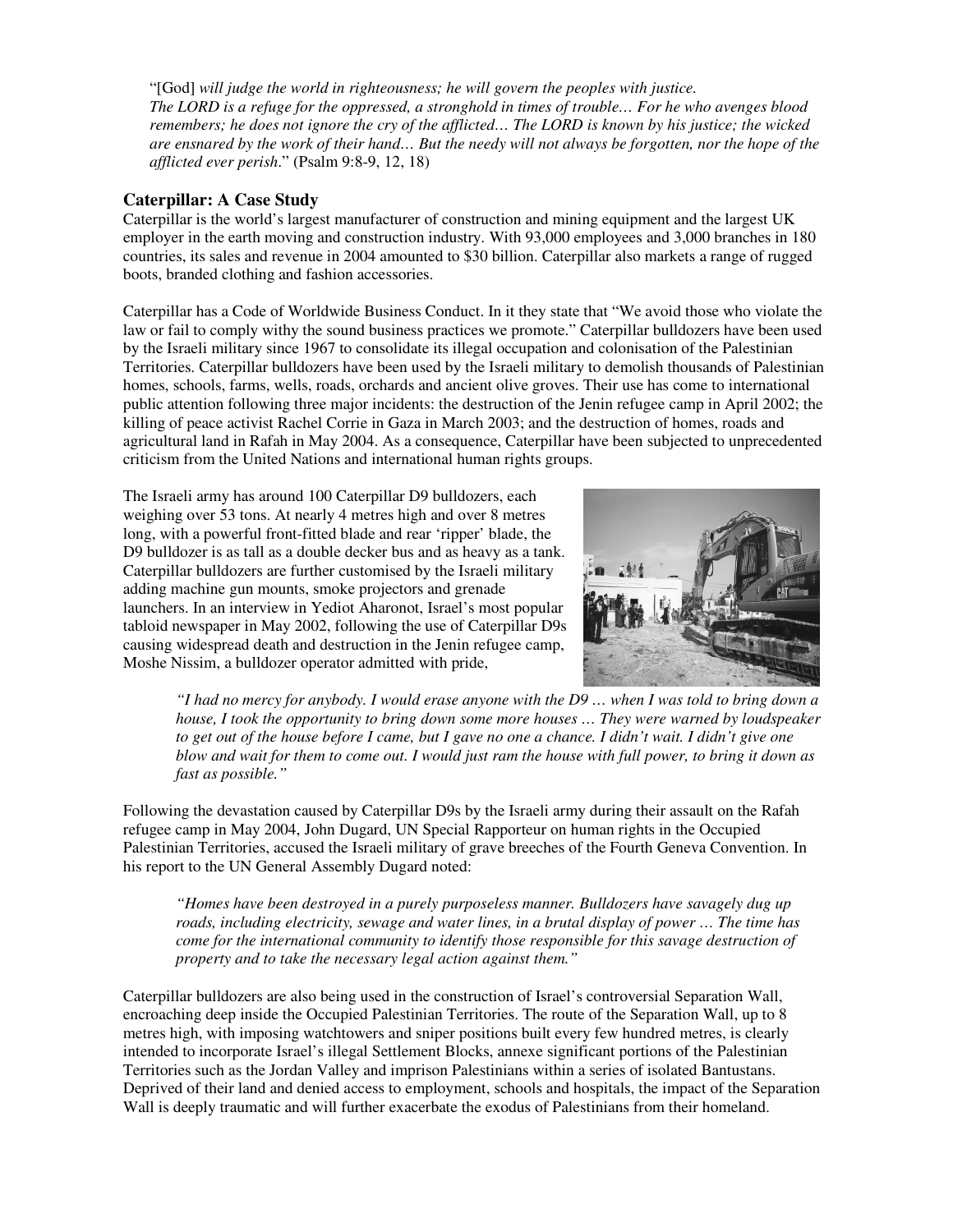In July 2004 the International Court of Justice, the UN's highest judicial body, ruled the Wall illegal, demanding construction be halted, dismantled and compensation paid to Palestinians affected by the Wall. The UN General Assembly voted overwhelmingly to demand Israel abide by the ICJ's ruling. All countries which are party to the Fourth Geneva Convention are obliged to ensure Israel's compliance with the Convention, and to restrain corporations such as Caterpillar from participating in the Wall's construction.

The Caterpillar D9 is now the main weapon used by the Israeli military in its 'urban warfare' against the civilian Palestinian population, largely funded by the US government's Foreign Military Sales Programme. Jewish Voice for Peace insist "*Caterpillar bulldozers are not given to Israel as construction equipment but explicitly as weapons*." In the words of Robert Fisk, the Middle East analyst, the Caterpillar bulldozer that killed Rachel Corrie "*was part of the regular US aid to Israel*."

The use of Caterpillar D9's by the Israeli military in the Palestinian Occupied Territories is in flagrant breech of Article 53 of the Fourth Geneva Convention and constitute war crimes under international law. In knowingly selling their equipment to be used in these ways, Caterpillar are surely complicit in these human rights violations.

Amnesty International and Human Rights Watch both urge Caterpillar to take a closer look at the UN Norms on business and human rights (UN Norms). As HRW point out, *"The UN standards exist for the behaviour* of companies. Caterpillar has every reason to know that the D9 is being used to destroy homes illegally, and *it is therefore complicit in these facts."*

# **Position of the Church of England's, Ethical Investment Advisory Group**

In May 2005 the Ethical Investment Advisory Group (EIAG) gave consideration to the Church of England's investment in Caterpillar Inc. and in September 2005 determined not to advocate disinvestment from Caterpillar. Nevertheless they have stated



*"EIAG is concerned at the uses to which the Israeli authorities*

*have put Caterpillar machines in the past. It will therefore actively monitor the situation, and review this decision rigorously if further sales are made that appear likely to result in the destruction of infrastructure or to place lives or livelihoods at risk."*

Canon Niam Ateek of Sabeel and the Right Revd Riah Abu El Assal, Anglican Bishop in Jerusalem, have both extended an invitation to the members of the EIAG to visit Palestine urgently and see first hand the wholesale destruction of Palestinian homes, businesses and farms caused by the 100 Caterpillar bulldozers the Israeli army already owns.

## **Bringing an End to Israel's Illegal Occupation**

The Interfaith Group for Morally Responsible Investment now call upon UK churches directly to exert pressure on companies and corporations to discontinue business activities that:

- 1. Provide products, services or technology that sustain, support or maintain the occupation of the Palestinian Territories;
- 2. Have established facilities or operations on occupied land;
- 3. Provide products, services, or financial support for the establishment, expansion, or maintenance of settlements on occupied land;
- 4. Provide products, services or financial backing to gro0upos that commit violence against innocent civilians;
- 5. Provide finances or assist in the construction of Israel's Separation Wall.

*"Non violence is a powerful and just weapon. It is a weapon unique in history, which cuts without wounding… It is a sword that heals."* Revd. Martin Luther King